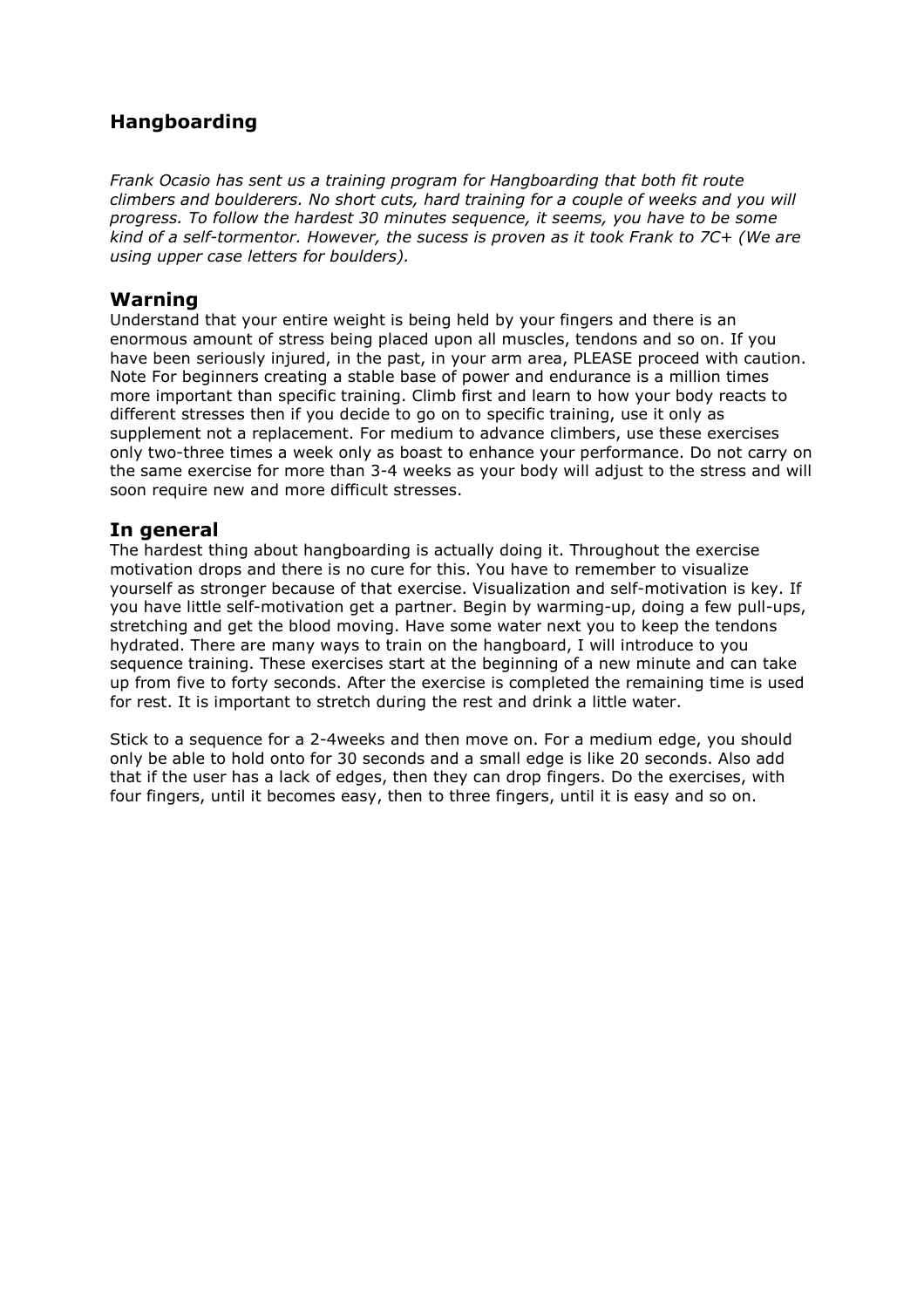## **Beginners**

**T**his is a Sample routine that has leverage in the Hanging time and the amount of Pullups. If this is too easy, move on to a harder sequence, don't add weight. If you are unable to hold your own weight and you want to do these routines, place a chair in front of you and place a couple of your toes on it. Push the chair forward out from under you to slowly transition from using this assistance to using only your bodyweight. These are only my routines, don't be afraid to mix it around.

#### **5 & 8 Minute sequence**

| Min            | <b>Type of hold</b> | <b>Exercise</b> | Sec/Rep       |
|----------------|---------------------|-----------------|---------------|
|                | Jug                 | Hanging         | 15 sec        |
| $\overline{2}$ | Medium Edge         | Hanging         | 8 sec         |
| 3              | Jug                 | Pull-up         | 6 rep         |
| $\overline{4}$ | Medium Edge         | Hanging         | 8 sec         |
| 5              | Small Edge          | Hanging         | 6 sec         |
| Min            | <b>Type of hold</b> | <b>Exercise</b> | Sec/Rep       |
| 1              | Jug                 | Hanging         | 15-20 sec     |
| $\overline{2}$ | Jug                 | Pull-up         | 6 rep         |
| 3              | Medium Edge         | Pull-up         | 4 rep         |
| $\overline{4}$ | Medium Edge         | Hanging         | 15 sec        |
| 5              | Rest                | Rest            | Rest          |
| 6              | Medium Edge         | Hanging         | 15 sec        |
| 7              | Small Edge          | Hanging         | 8 sec         |
| 8              | Medium Edge         | Hanging         | As long as p. |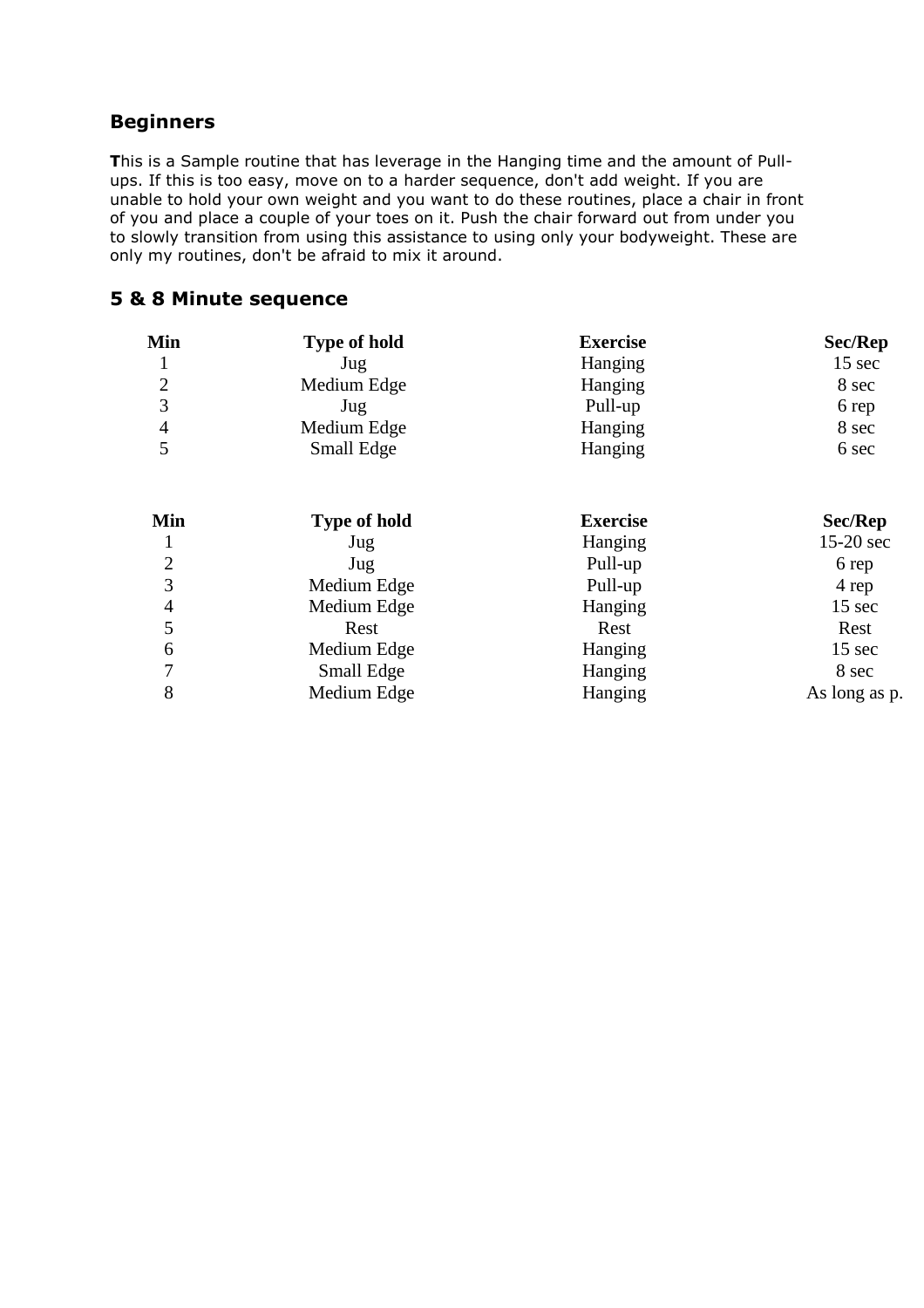## **Intermediate**

**T**his is where hangboarding is the most effective. Your not starting out, so you have some experience holding your own body weight and your not some expert, so there is a larger margin of muscle/strength growth. The idea in the following sequences are to push your body to expect certain prolonged stress and begin to learn, what I call the "pump tolerance." First, if you are able to hold yourself on a edge, with no feet, for a period of time, then when all the wall you can hold that same edge with better control and hold it much easier. The second is to learn what a pump tolerance. The idea behind this is to get the worst pump you can possible get. When at the wall and you get a okay pump, you will understand there are worst pumps and you might actually stop complaining and continue climbing.

| Min            | <b>Type of hold</b> | <b>Exercise</b> | <b>Sec/Rep</b> |
|----------------|---------------------|-----------------|----------------|
| $\mathbf{1}$   | Jug                 | Hanging         | 30 sec         |
| $\overline{c}$ | Medium Edge         | Pull-up         | 6 rep          |
| $\overline{3}$ | Small Edge          | Hanging         | 12 sec         |
| $\overline{4}$ | Pocket              | Pull-up         | 6 rep          |
| 5              | Medium Edge         | Hanging         | 20 sec         |
| 6              | Medium Edge         | Hanging         | 20 sec         |
| 7              | Jug                 | Pull-up         | $10$ rep       |
| $8\,$          | Small Edge          | Hanging         | 12 sec         |
| 9              | Medium Edge         | Hanging         | 18 sec         |
| 10             | Small Edge          | Hanging         | As long as p.  |
| Min            | <b>Type of hold</b> | <b>Exercise</b> | Sec/Rep        |
| 1              | Jug                 | Pull-ups        | 10 rep         |
| $\overline{2}$ | Medium Edge         | Pull-ups        | 4 rep          |
| $\overline{3}$ | Small Edge          | Pull-ups        | 5 rep          |
| $\overline{4}$ | Pocket              | Pull-upp        | 5 rep          |
| 5              | Medium Edge         | Hanging         | 20 sec         |
| 6              | Jug                 | Pull-up         | 10 rep         |
| $\overline{7}$ | Medium Edge         | Hanging         | 20 sec         |
| 8              | Small Edge          | Hanging         | 20 sec         |
| 9              | Medium Edge         | Pull-up         | 5 rep          |
| 10             | Jug                 | Hanging         | 40 sec         |
| 11             | Medium Edge         | Hanging         | 25 sec         |
| 12             | Medium Edge         | Hanging         | 25 sec         |
| 13             | Small Edge          | Pull-up         | 5 rep          |
| 14             | Small Edge          | Hanging         | 20 sec         |
| 15             | Jug                 | Hanging         | 1 min          |

#### **10 & 15 Minute sequence (Harder, don't start to fast - Injuries)**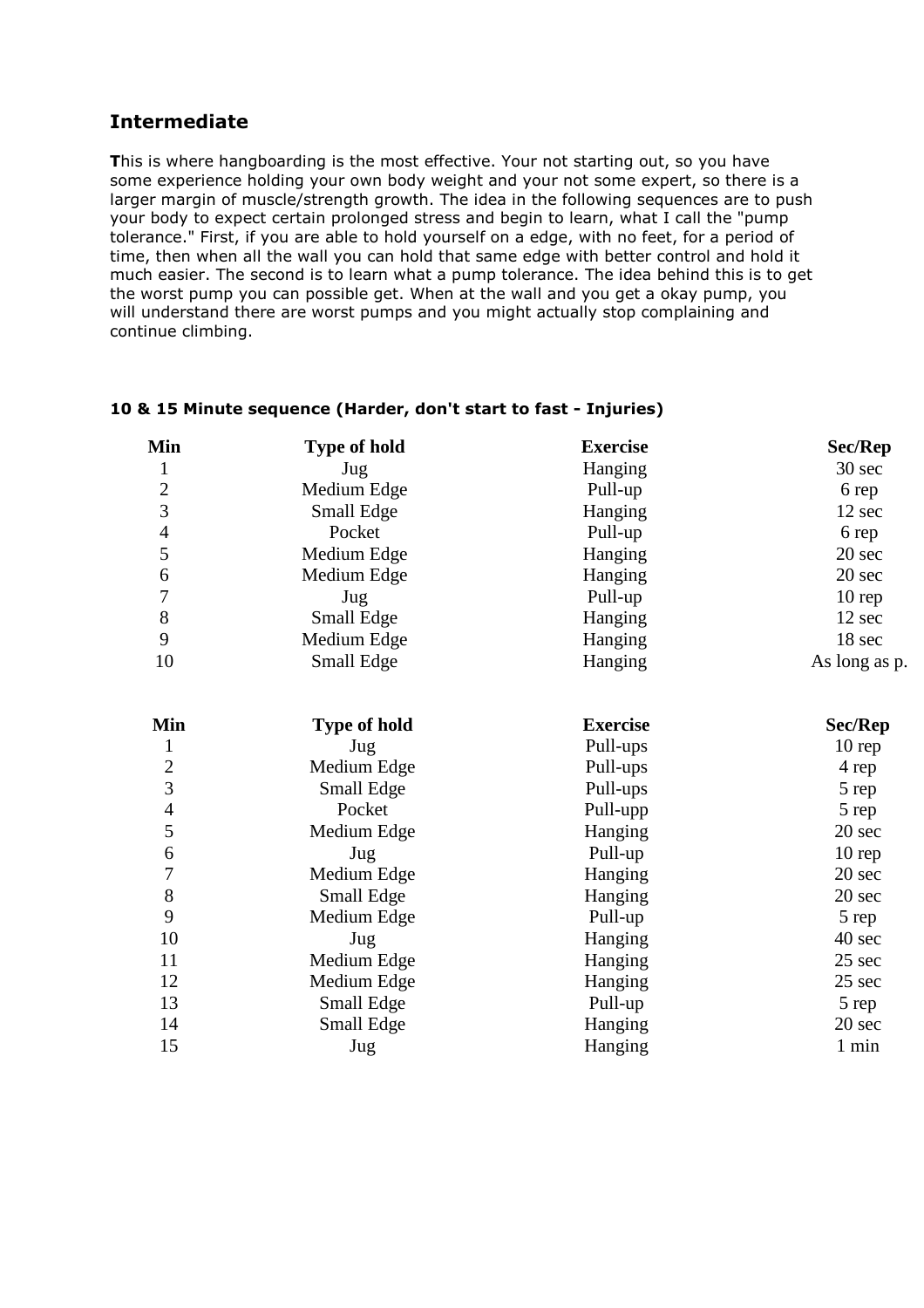# **Advance Climbers**

**N**ow here comes the good stuff. The following exercises are sick and took me a couple of weeks to get used to and another couple of weeks to pass it by. The following exercises are designed to give you that little boast in those times when you don't feel so strong. By now you should be climbing more than you are doing specific training. These are simply boasts of extra power endurance to give you that extra something bouldering or doing routes.

| Min            | <b>Type of hold</b> | <b>Exercise</b> | Sec/Rep           |
|----------------|---------------------|-----------------|-------------------|
| $\mathbf{1}$   | Jug                 | Pulls           | $10$ rep          |
| $\overline{2}$ | Medium              | Pulls           | 8 rep             |
| 3              | Small               | Pulls           | 5 rep             |
| $\overline{4}$ | Medium              | Pulls           | 5 rep             |
| 5              | Pocket              | Pulls           | 7 rep             |
| 6              | Jug                 | Hang            | 40 sec            |
| $\overline{7}$ | Medium              | Pulls           | 5 rep             |
| $\,8\,$        | Small               | Hang            | 20 sec            |
| 9              | Medium              | Hang            | 25 sec            |
| 10             | Jug                 | Pulls           | $10$ rep          |
| 11             | Small               | Hang            | 20 sec            |
| 12             | Jug                 | Hang            | 40 sec            |
| 13             | Medium              | Hang            | 30 sec            |
| 14             | Medium              | Pulls           | 5 rep             |
| 15             | Small               | Hang            | 25 sec            |
| 16             | Medium              | Hang            | 25 sec            |
| 17             | Small               | Hang            | 20 sec            |
| 18             | Small               | Hang            | 25 sec            |
| 19             | Medium              | Hang            | 30 sec            |
| 20             | Jug                 | Hang            | $1.5 \text{ min}$ |

### **20 & 30 Minute sequence**